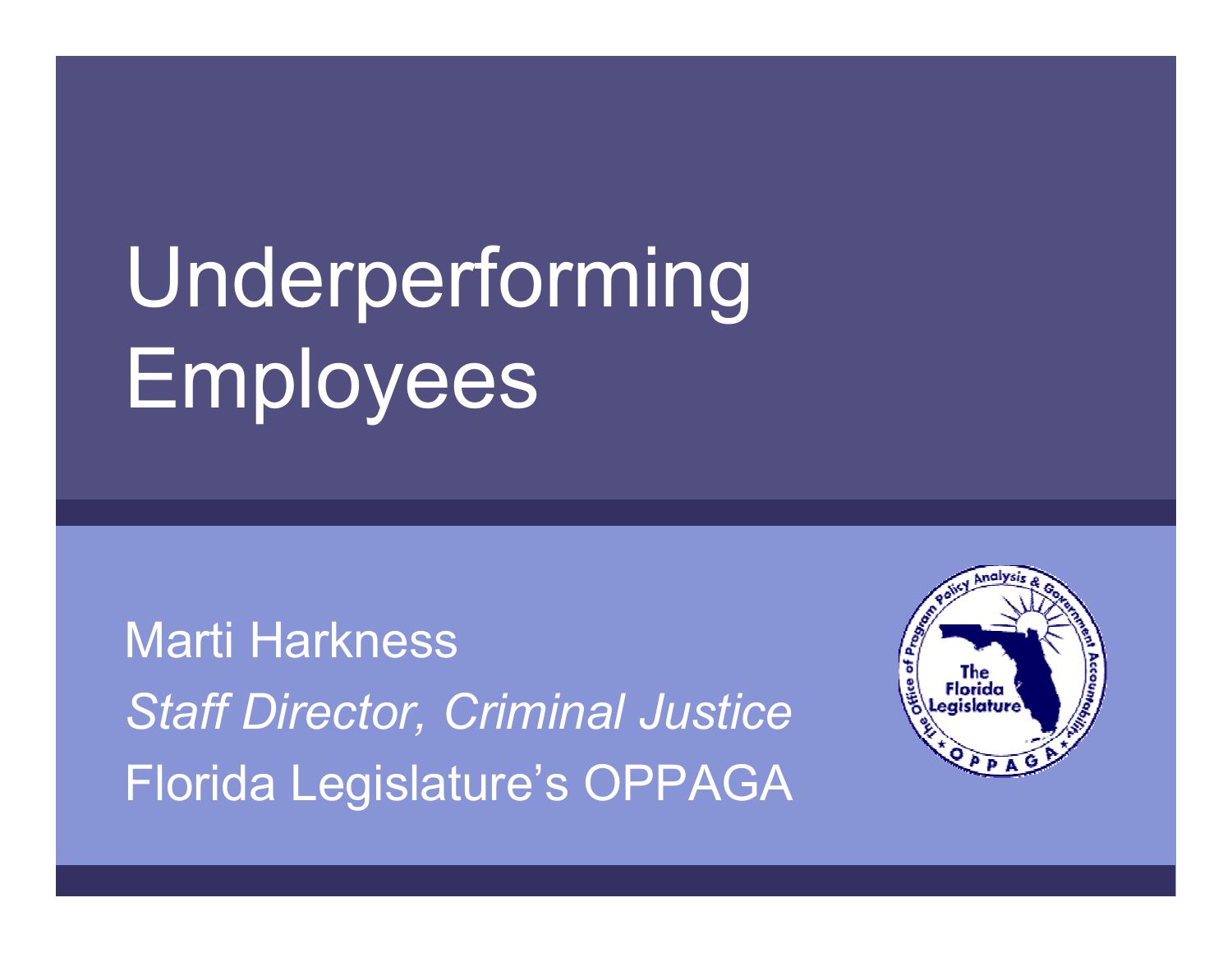# Topics for discussion

- $\bullet$ Why should we care?
- $\bullet$ Types of underperforming employees
- How does OPPAGA deal with them?
- Success stories and "not so successful" **stories**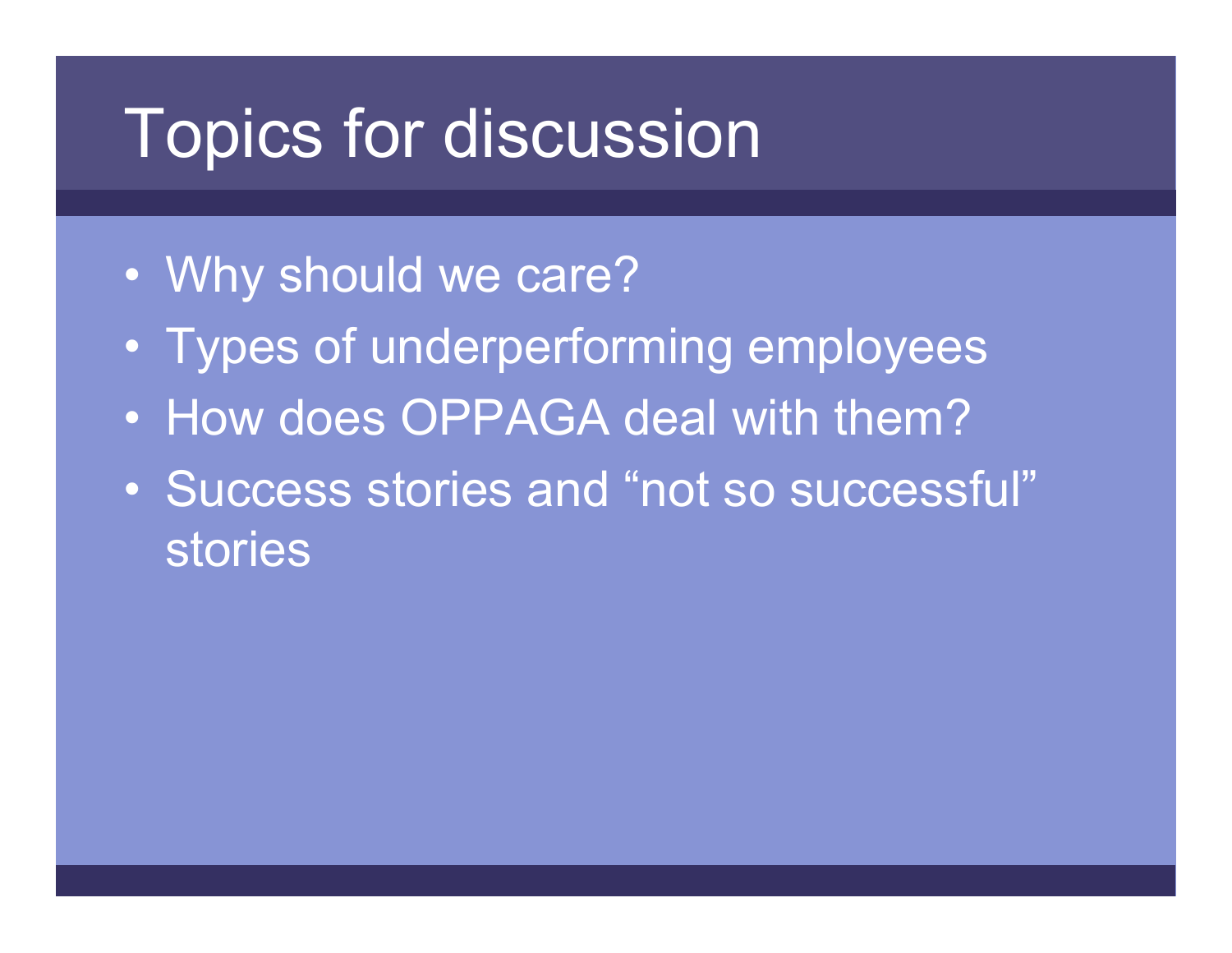# What is OPPAGA?

• Office of Program Policy Analysis and Government Accountability

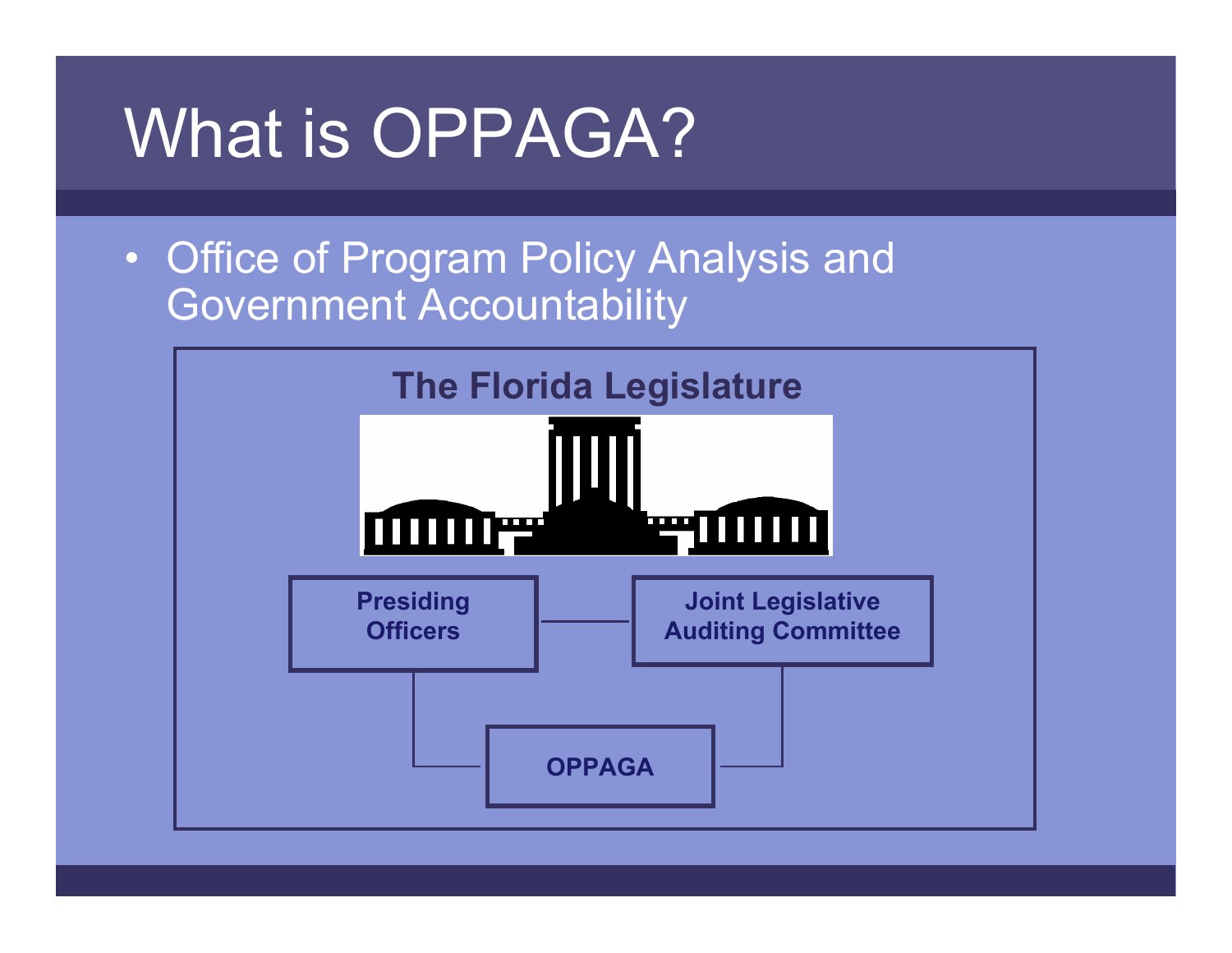# Background Information

- We hire Masters, Ph.D.-level researchers with strong analytical skills and good written/verbal communication skills (teamcentered)
- $\bullet$  We have a training/staff development/mentoring coordinator
- $\bullet$ We have a formal annual performance evaluation process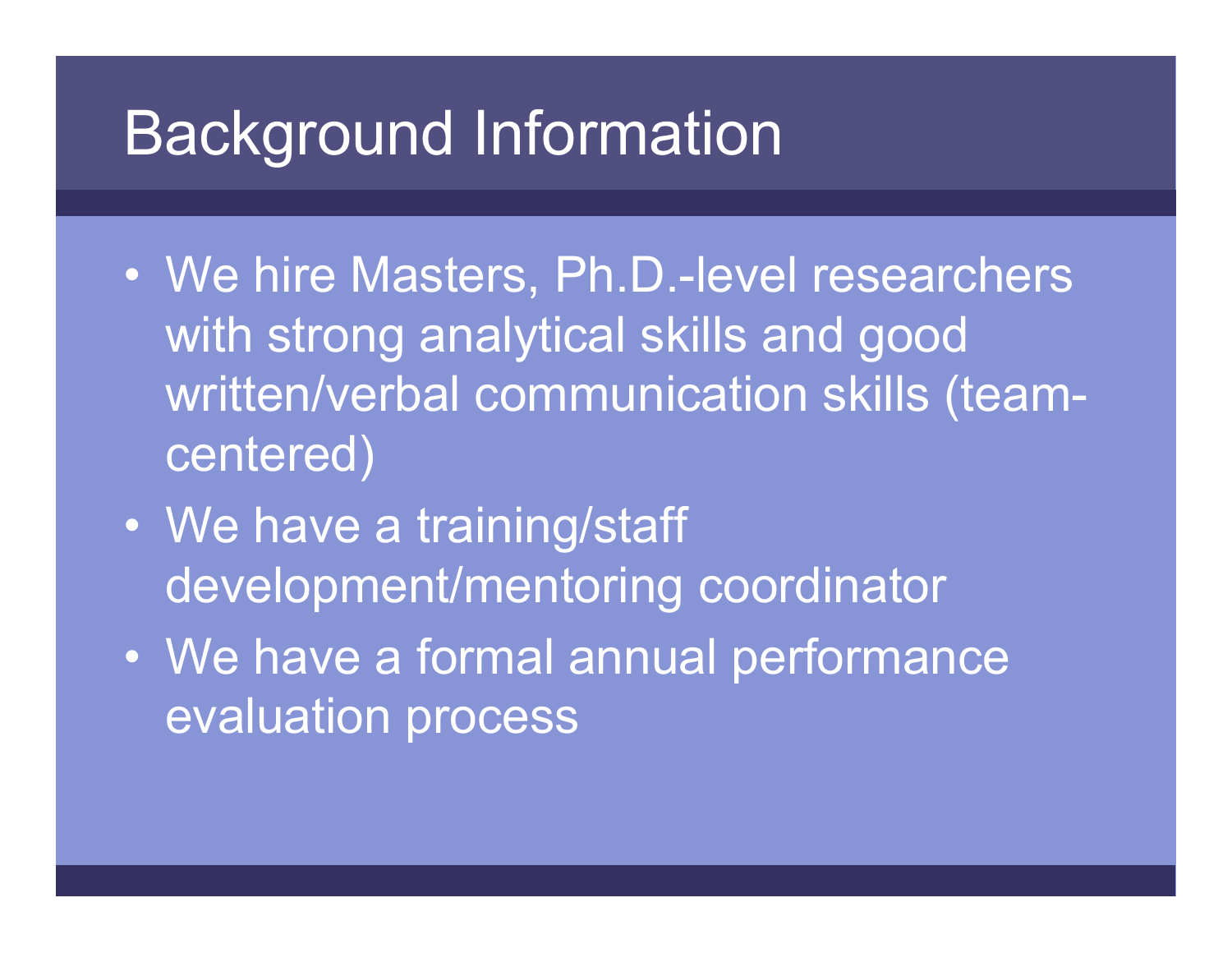#### Why should we care about underperforming employees?

- $\bullet$  Underperforming employees diminish organizational effectiveness, morale
- It's expensive hiring, training
- $\bullet$  We want people to be successful because we're such nice people
- $\bullet$  "Employee disposal" is problematic – contract hit man costs rising, digging shallow graves in summer is tough, need good lawyers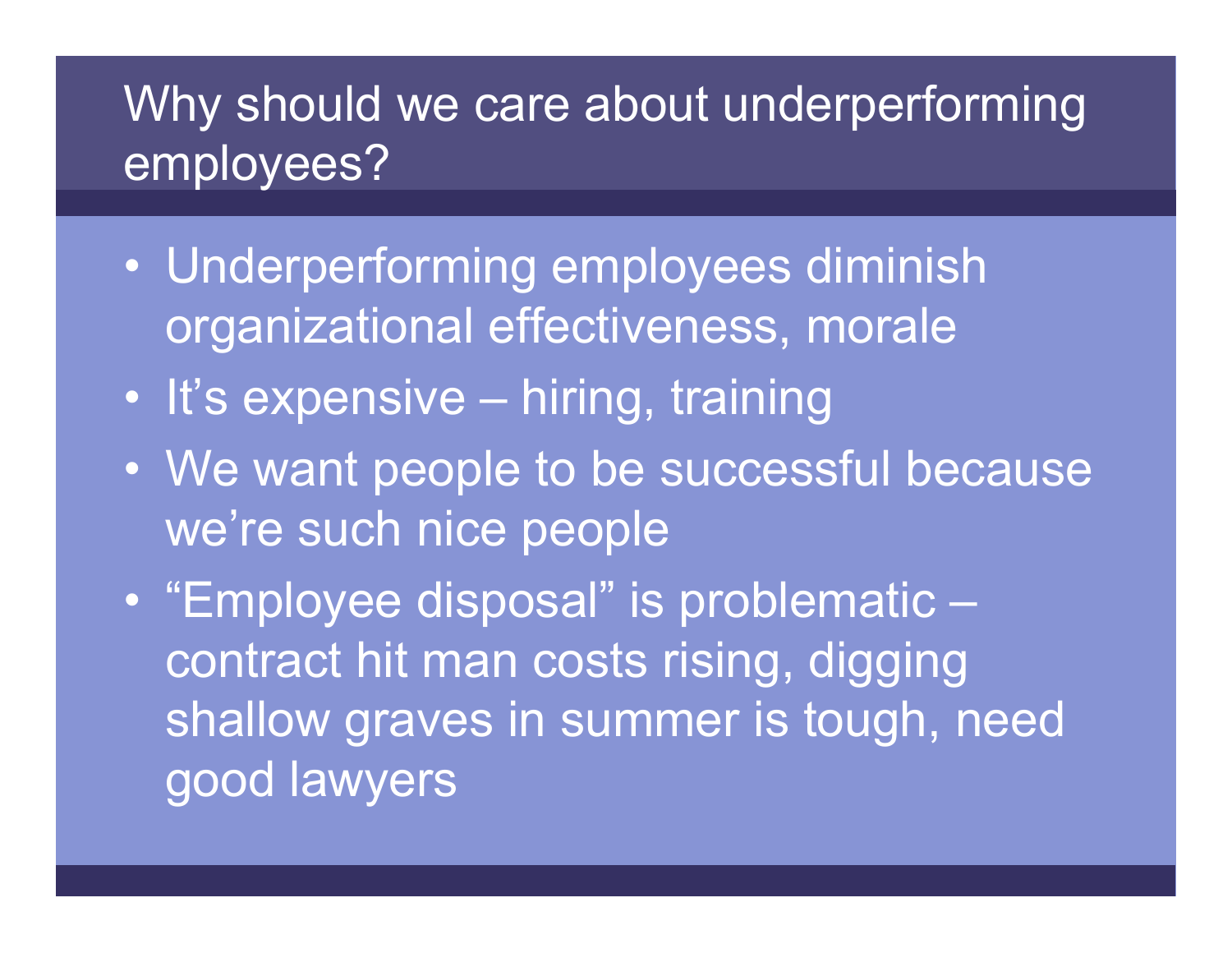#### Types of Underperforming Employees

- **Hiring "mistake" –** Employee does not have capacity to do the work
- **Skills-related –** Employee has not yet learned one or more key skills necessary for expected performance, but has the **capacity**
- **Motivation-related** Employee has skills, but lacks motivation, he/she is disgruntled, or has "checked-out," or is distracted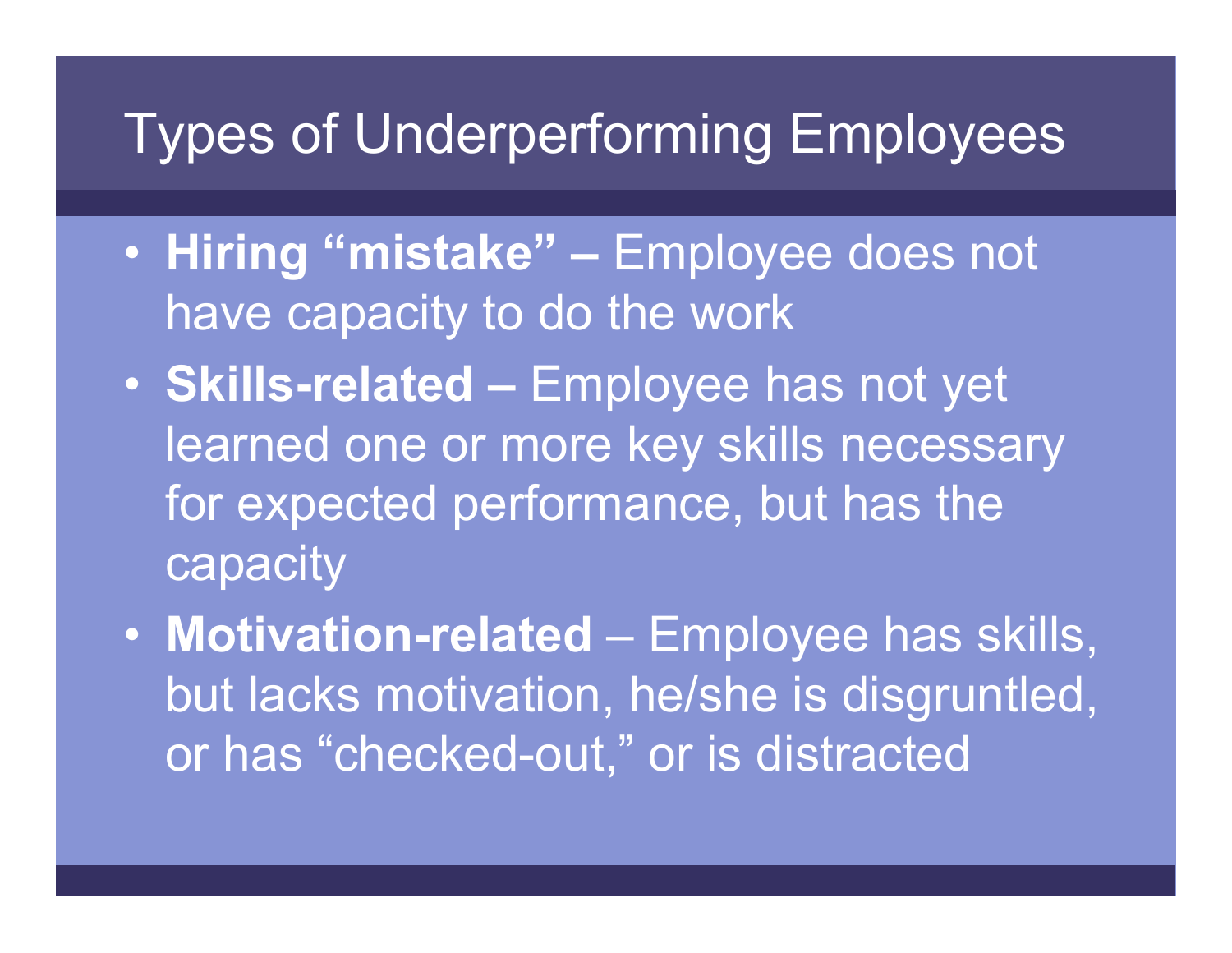# Addressing Poor Performance

- **Mentoring**
- **Increased supervision**
- **Evaluation process** – Six month evaluation Individual Development Plan
- $\bullet$  **KEY: Identify underperformers EARLY and be specific**
	- Go from "We're not happy" to "You lack A and B skills"
	- Separate "bad hires" from "skill deficient" early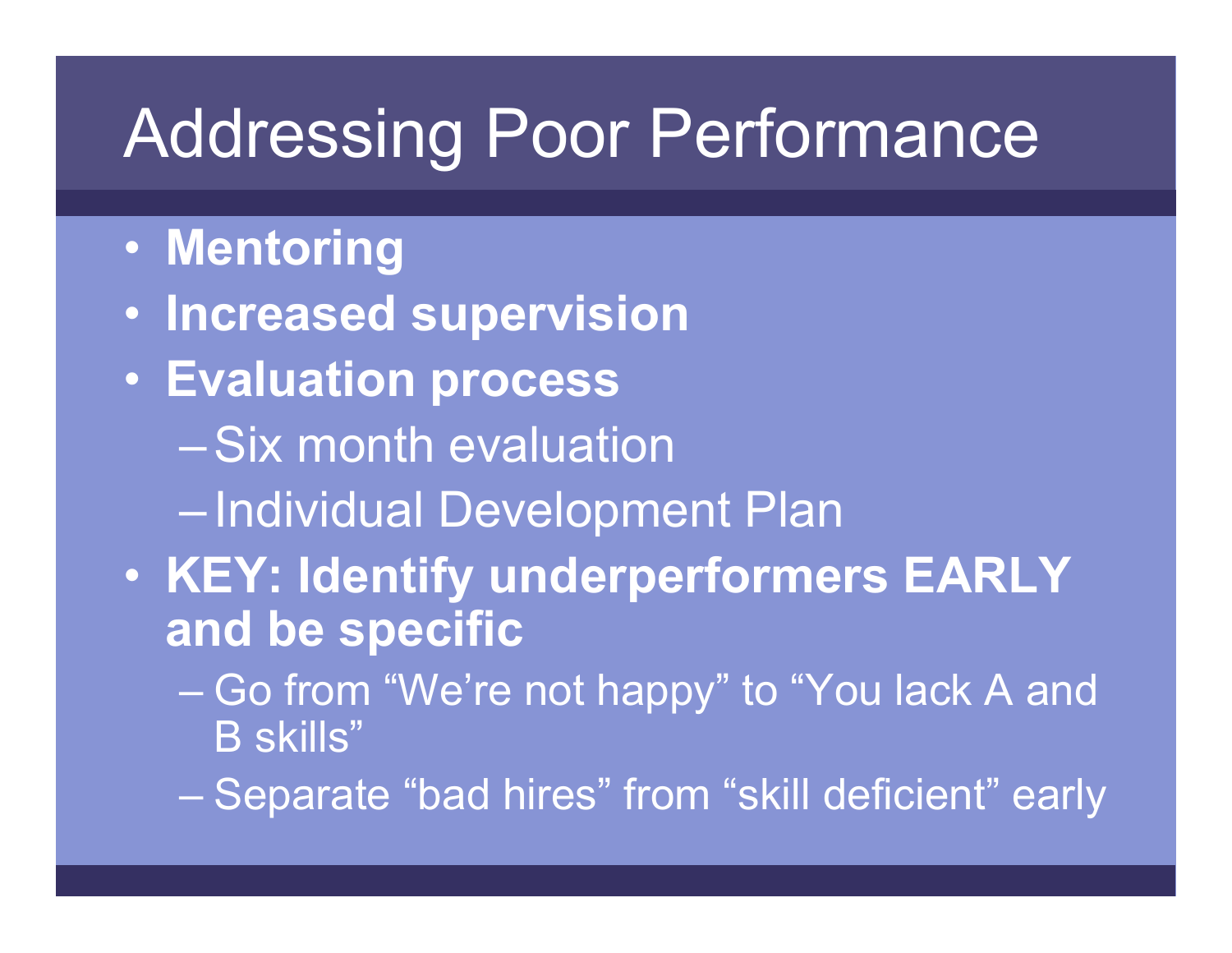# Performance Issues

- $\bullet$ Recognize short-term performance issues
	- Change in supervisor, workload, team dynamics
	- Be open and honest with employee understanding but frank
- $\bullet$  Identify when non-work related or mental health issues are a factor
	- Can't ignore the problem
	- Get general counsel or human resource professionals involved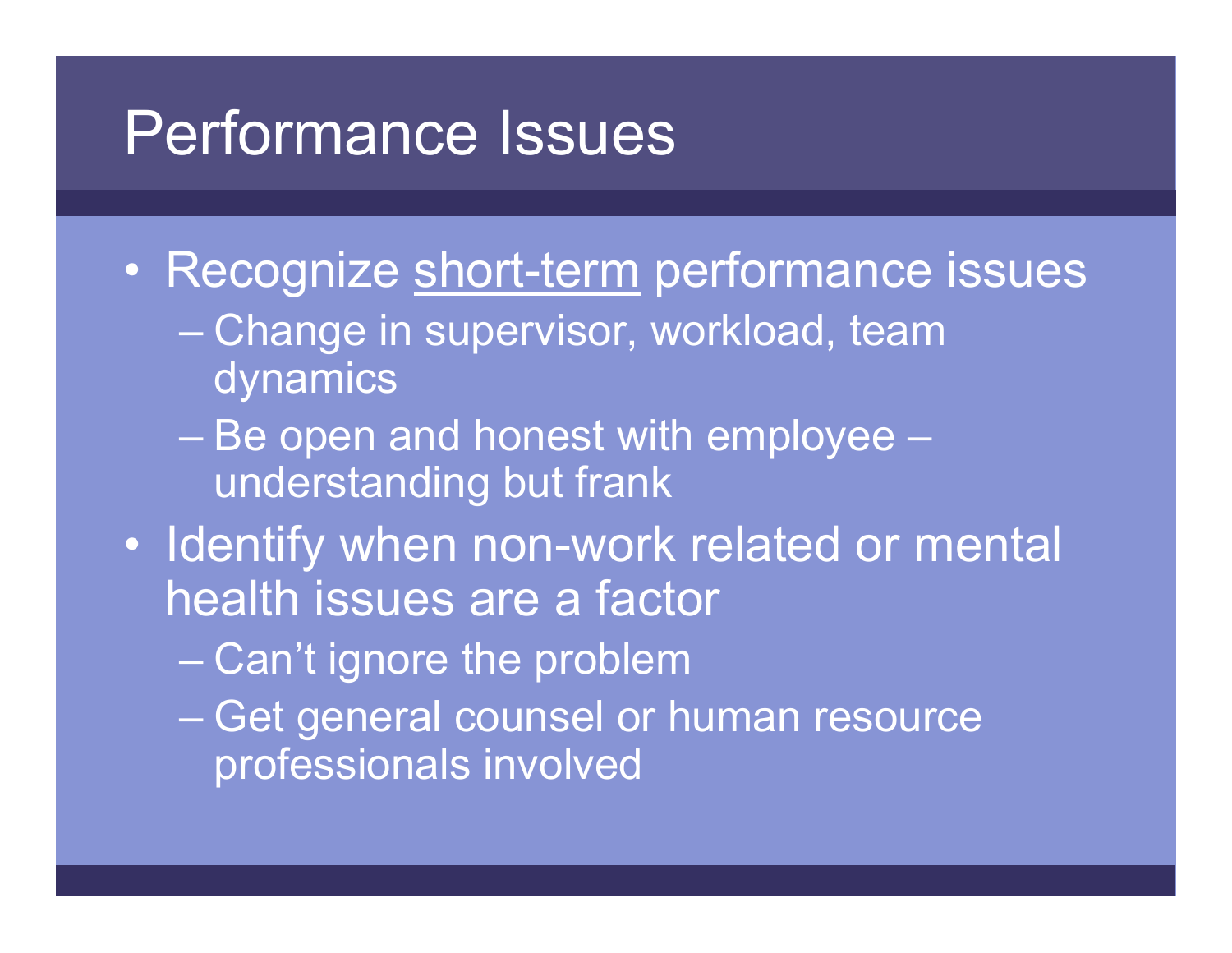## Performance Issues

- Motivation issues hardest to deal with
	- Not measurable
	- Tend to be more experienced staff, but not our best employees
	- Must use due diligence in documenting deficiencies
	- Can be poisonous to organization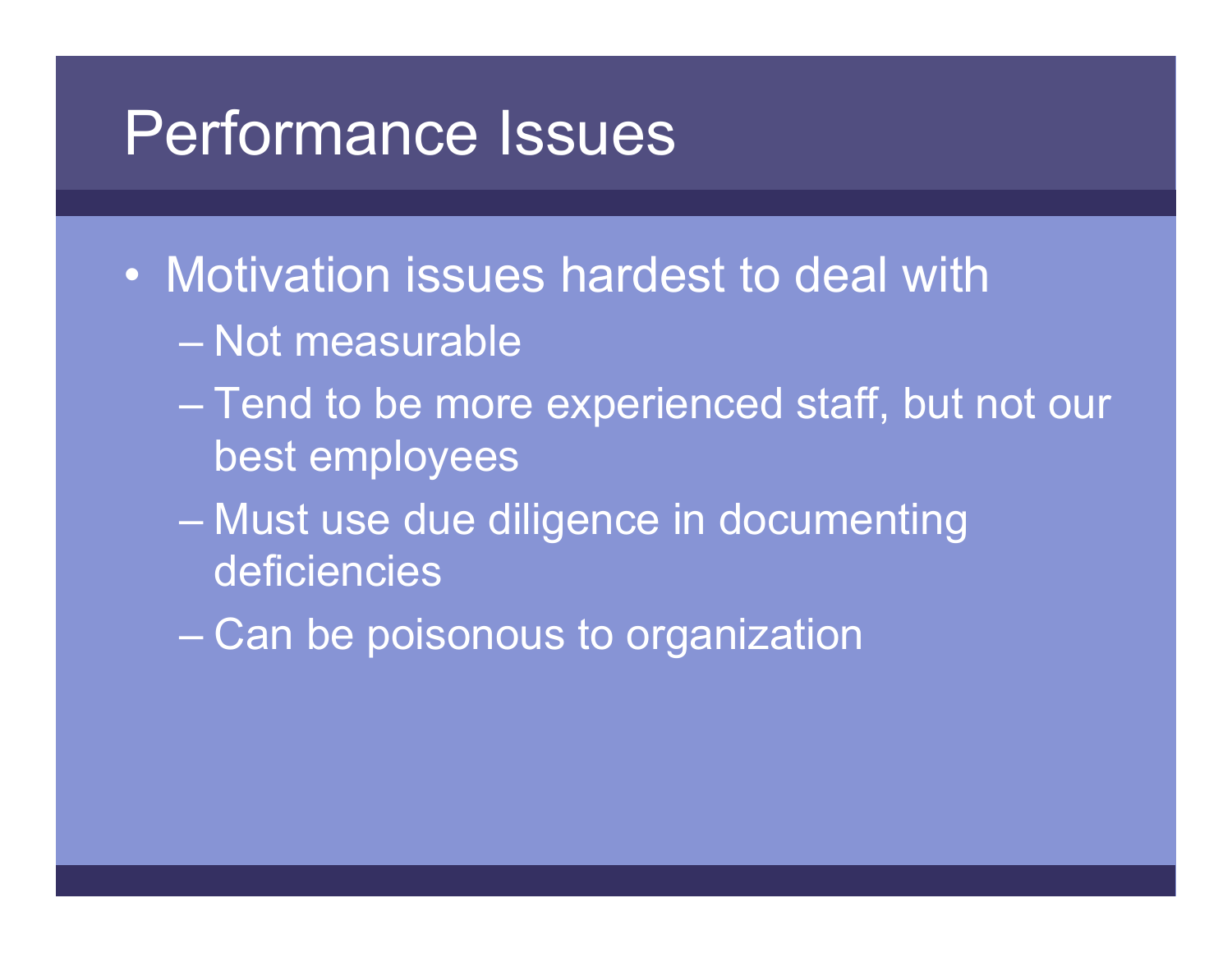# "Not so Successful" Stories





WHEN YOUR BEST JUST ISN'T GOOD ENOUGH

#### • DON'Ts

- DON'T postpone the inevitable
- DON'T pass a poor performer on to other supervisors
- DON'T rely on the "eventually they will leave" strategy
- DON'T be vague about skill deficiencies